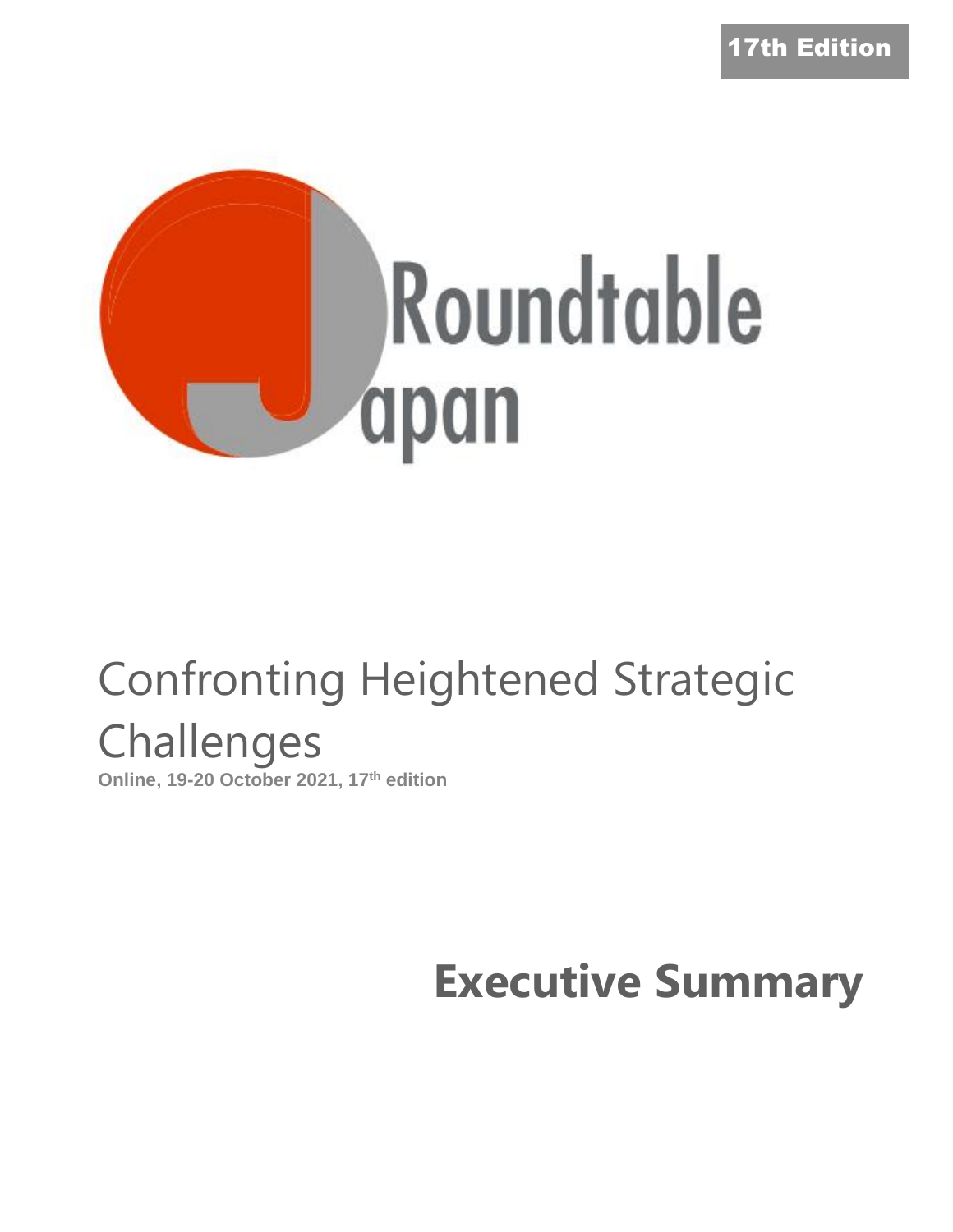



## THE GLOBAL ECONOMIC PICTURE AND ITS IMPLICATIONS FOR JAPAN

The session started with opening remarks from Mr. Nishimura Yasutoshi, Former Minister in charge of Economic Revitalization, Former Minister of State for Economic and Fiscal Policy, Former Minister in charge of Social Security Reform. He emphasized that the vaccination process has been moving ahead in a successful way but that there is a need to ensure that there will be enough hospital beds available in case of a resurgence of cases. The government is also taking additional economic measures to support activity and to strengthen the country's national economic security in terms of supplies whether regarding masks or vaccines – as they were in short supplies las year – or now regarding the situation with semiconductors or parts from other countries. Japan needs to have these necessary resources onshore. Legislative measures and systems must also be designed to support SMEs in their need to adapt to the new conditions created by the pandemic, and also to support the disadvantaged categories of the population. There is a clear awareness of the need to accelerate the digitalization of the economy and society, for instance with respect to the use of robots and drones. In Prime Minister Kishida's view of a "new capitalism" the priority of increasing growth and improving the distribution of wealth and social goods have to go hand in hand to create a virtuous cycle and this should characterize an approach to "reform with a human touch".

#### **ON GOING TRENDS AND NEW ONES**

The global economy has escaped the worst after the emergence of the Covid pandemic. However, we have now to cope with many structural challenges in the supply side of the economy with major disruptions in supply chains, the availability of the needed workforce, global value chains, and shortages in energy and prices going up. On the demand side there are major changes happening with demand in manufacturing going up while demand in services is going down.

There is also the acceleration of pre-Covid trends such as the green transition, digitalization and changes in business models. Additionaly there is an underlying trend of recognizing huge wealth inequalities as a crucial problem in major economies, but also between different countries, with a big vaccine divide among the countries. At time of writing, only 4% of the population in poor countries has been vaccinated against at least 65% of the population in rich countries. This explains why, according to the IMF, by 2025 the rich economies will be over and above their pre-Covid level while the developing economy will be minus 5.5% their pre-Covid trend growth.

#### **INFLATION…AND GROWTH?**

We are in a period where we don't know what will happen regarding inflation, especially in the US, but also in Europe and this requires great attention and prudence. It is imperative to be ready to act quickly if signs multiply that inflation is becoming more permanent and to do what is necessary for un-anchoring inflation expectations. All central banks are keen to stabilize inflation around the famous 2% threshold to ensure stability. If they don't succeed, we will be in a very dangerous world.

Japan is a special case as it is a unique opportunity for the country to re-anchor inflation expectations in line with the definition of the BOJ.

The Federal Reserve is now going into tapering its extremely loose monetary policy but the route from tapering to interest rates increases is very uncertain. Looking at the last time when this move - from tapering to raising rates happened from 2013 to 2015 - this was a smooth process. This will most probably not be the case this time, given extraordinary uncertainties in the outlook. It is very hard to know what new variants of Covid may develop and the impact they will have. There is no model for assessing what the impact of the extraordinary fiscal policies in the US and in Europe will be over time. The Brookings institution calculated that this extraordinary fiscal policy in the US contributed 5.5 points of growth over the four quarters ending earlier in 2021 and will subtract 2.5 points of growth rate next spring.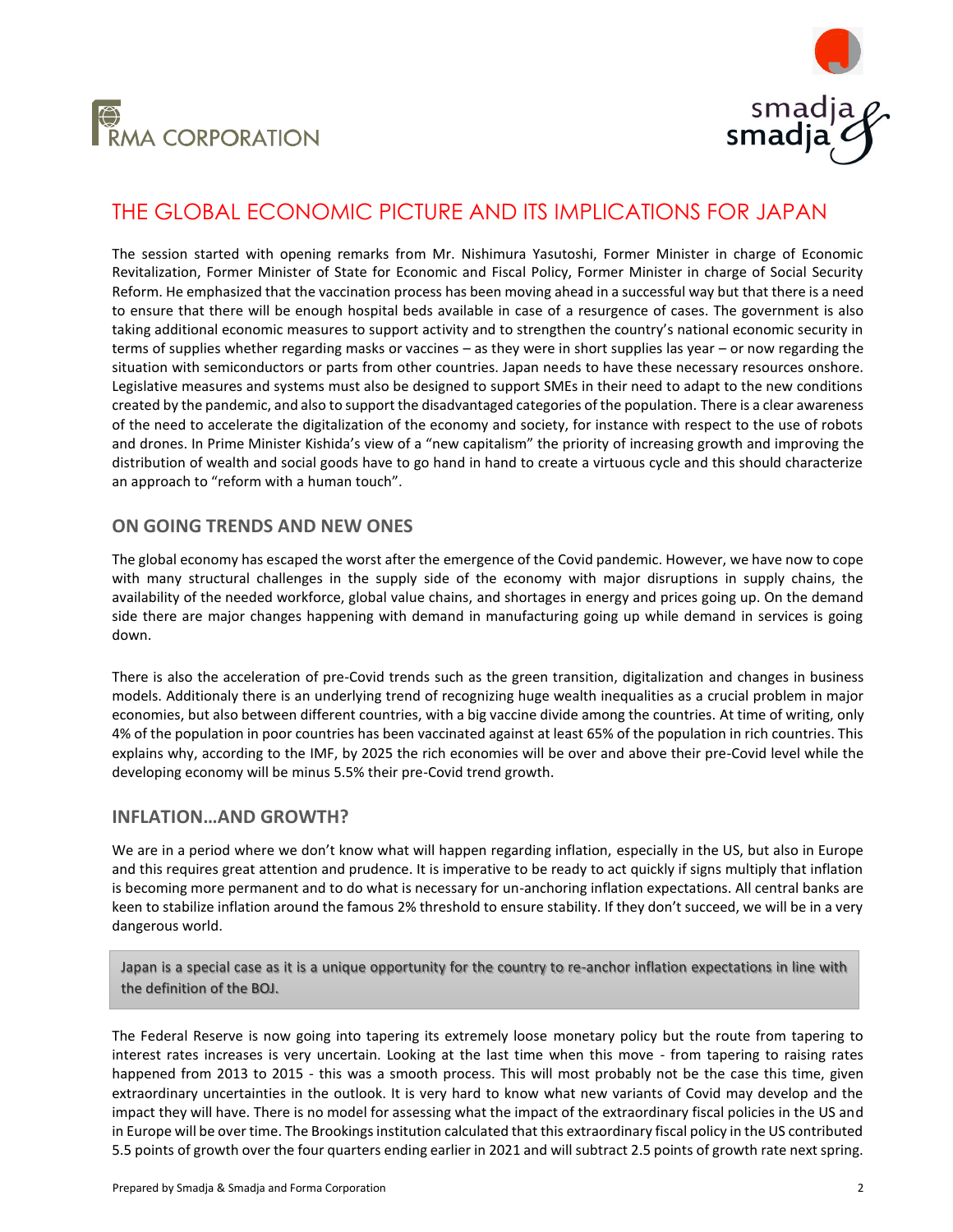

So, we should expect to see a sharp decrease in growth in the winter 2022 with an impact on investments and on consumer spending. This could mean a very slow return to what we may call "policy normality". The Fed policy is not on a pre-set course given the tremendous uncertainties we are facing. The European Central Bank has indicated from the very beginning that it will be very flexible in adjusting to new developments whether on the inflation front or on the impact that new variants may have on economic activity. We are definitely not yet in a post-Covid situation.

### **HOW IS JAPAN POLICY DOING IN THIS EXTRAORDINARY GLOBAL CONTEXT?**

The economy has been in quasi persistent deflation for quite some time because of low growth. Even if we have had a 1.5% productivity growth average the impact of the declining population has meant that this actual productivity growth has just been 1% per year. The BOJ has tried many things in terms of expansionary monetary policy, such as yield curve control. If there is now imported inflation, for instance because of higher oil prices, this will be negative for the Japanese economy because the GDP deflator will go down even if the CPI is up and the BOJ will not be able to raise interest rates. So, the Japanese situation is quite deep-rooted with its deflationary pressures because of the demographic issue.

Additionally, the government cannot have a more activist fiscal policy, allocating money to the poorer categories of population as this will increase the ratio of public debt to GDP which is already at 260%. What is being done now is to utilize the savings of corporations and households for current spending such as social security, medical costs and so on and this is not healthy. If Prime Minister Kishida wants to do something useful to prepare for the future he needs to allocate spending for growth.

Markets first reacted negatively to the appointment of Mr. Kishida as leader of LDP because his policies were seen as unfavorable to investors. Another factor was the change in the composition of the Nikkei index at the end of September with new big stocks included in the index moving it down. And a third factor in the decline of the Nikkei following the evolution of the situation in China.

### **CHINA**

China has now more than 14 trillion dollars of GDP and its growth remains quite high. However, there are three risks: Over-investment after the global financial crisis, a still unsound pension system and the over-indebtedness at almost all levels of the Chinese economy and society, with the government still concerned by the persistence of financial risk, particularly in the real-estate sector. The government has a lot of tools at hands and a lot of policy space to help manage this risk, but their concern is that the economy will slow down and the impact of the rapid aging of the population will be fully felt before China becomes rich enough to sustain this new situation.

The second issue is the relationship with other countries and regions such as the US, Japan or Europe - which helped a lot the development of China - has deteriorated in the recent period. This could have a negative impact on the technological and business interaction between Beijing and its partners, then contributing to a slowdown in China's economic progression.

The third issue is the new emphasis put by the leadership on the notion of "common prosperity" in view of the huge wealth distribution gap which has developed in the country among people and among the regions. They are trying to address this issue through fiscal policies and new rules towards the private sector and this is damaging confidence in the business community. These policies should be implemented in a very smooth and predictable manner, and this does not seem to be the case so far. Another element to take into consideration is the cost of the green transition which is very heavy on China given their high reliance on coal.

There is no underestimating the impact that the evolution in China may have on markets. One key issue for the national economic security of Japan is how much the Japanese financial institutions are connected with Chinese financial institutions and their links to the Beijing government.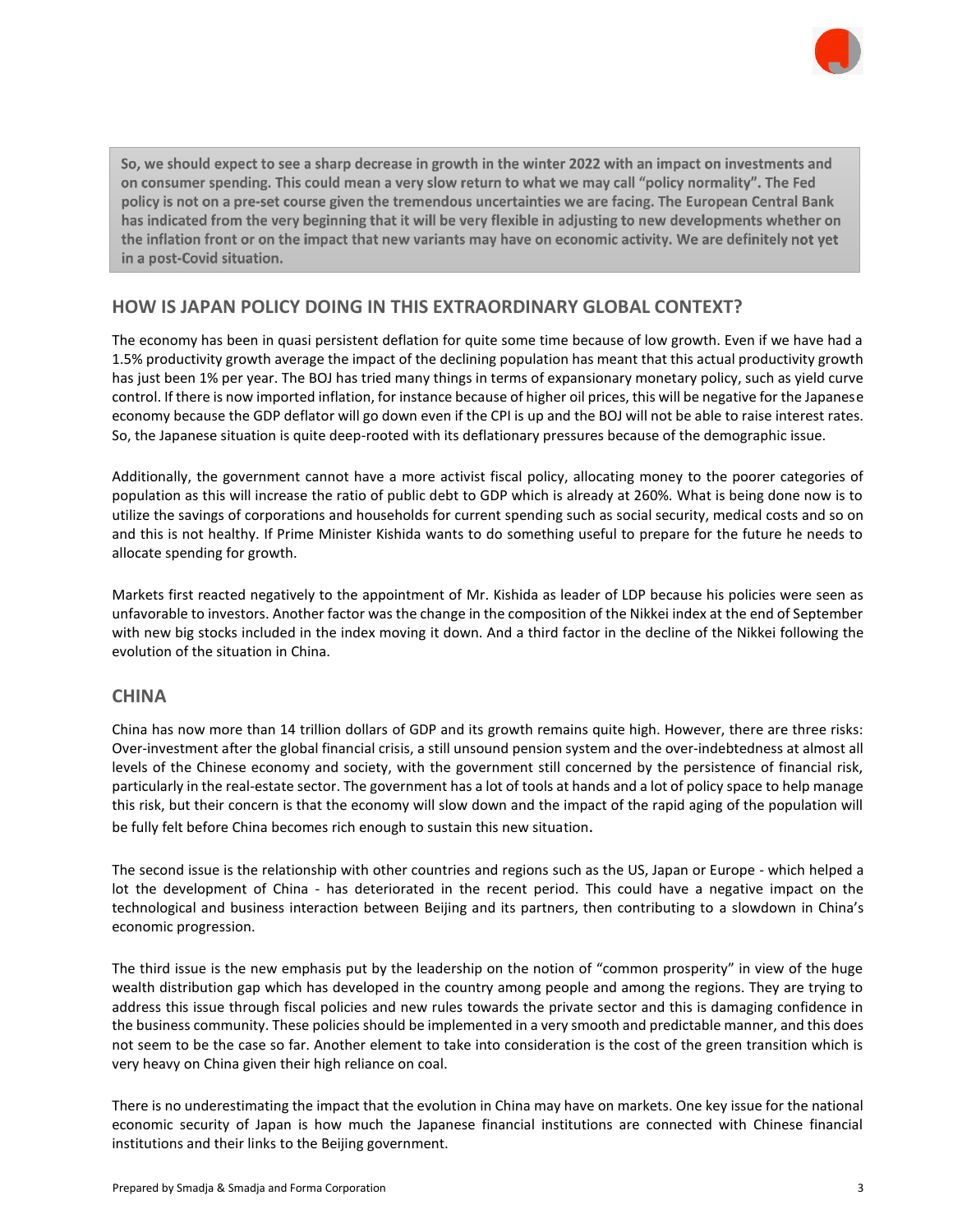

#### **GLOBAL RISKS**

In terms of global economic stability one "black swan" development could be a big wake-up call from the markets as the extraordinary loose monetary policies begin to be tightened with the possibility of rates increases in the medium term, the impact of the unprecedented levels of indebtedness created by the cumulative impact of the financial crisis and the pandemic, and the possibility of high inflationary pressures evolving from a transitory to a longer lasting element shaping expectations and fiscal and monetary policies. There is definitely a significant risk that would be created by a poor management of this accumulation of debt and of the transition from a loose to a tighter monetary policy.

One needs also to think of the rising geopolitical risks that we see in the aggravation of tensions and the confrontation between the US and Russia, the US and China, or the nuclear ambitions of Iran.

## POST OLYMPICS, POST SUGA…STILL COVID

The Kishida cabinet is starting its mandate with three priorities:

- Tackling the Covid 19 crisis
- Formulating economic policies to target growth and income distribution
- Continuing the security and foreign policies set by the previous administration

Prime Minister Kishida has also stated that more money will be spent on Research and Development, as well as on economic security to promote some strategic industries to improve the sustainability of Japan's supply chains. Mr. Kishida's policies will not change much from Mr. Suga's on digitalization and green economy. He will not reverse the measures taken so far and we can expect some results. In that context, the Prime Minister has put in place a stable administration with a very solid cabinet and staff members.

Many people in Japan are talking about the tradeoff between economic growth and income distribution, however the more important issue is the policy instruments available to tackle the crisis. A lot of countries are emphasizing income distribution policies as the recovery of economy activity can negatively impact distribution. With a two-prong target economic growth and fair income distribution - and only one policy instrument – fiscal policy - there will have to be a tradeoff. Two policy instruments – monetary and fiscal policies - may allow to achieve both targets.

Despite a strong stimulus on the demand side Japan growth rate has been disappointing due to low productivity. Capital stock has not been expanding. This situation has led to some supply side problems. Prime Minister Kishida may have to introduce more supply side stimulus. However, the kind of supply side stimulus that could be used is a very controversial issue.

Should Japan think about restarting an industrial policy? There are issues – such as the environment and the safety of supply of semiconductors - that cannot be solved through conventional market mechanisms. Industrial policy is a controversial issue. Historically the government tried to act in shaping the orientations of the automotive industry and that did not work. Green policy is the most important challenge and it should be addressed in a way that will contribute to – and not hamper - economic growth.

The Kishida administration is also talking about tax breaks for companies to support R&D activities and thus enhance productivity - as companies have not been investing enough in this domain. Despite the stimulus measures implemented through Abenomics, productivity did not grow. There is however a limit to what the government can do. A lot of Japanese companies are conservative and sticking to past business models.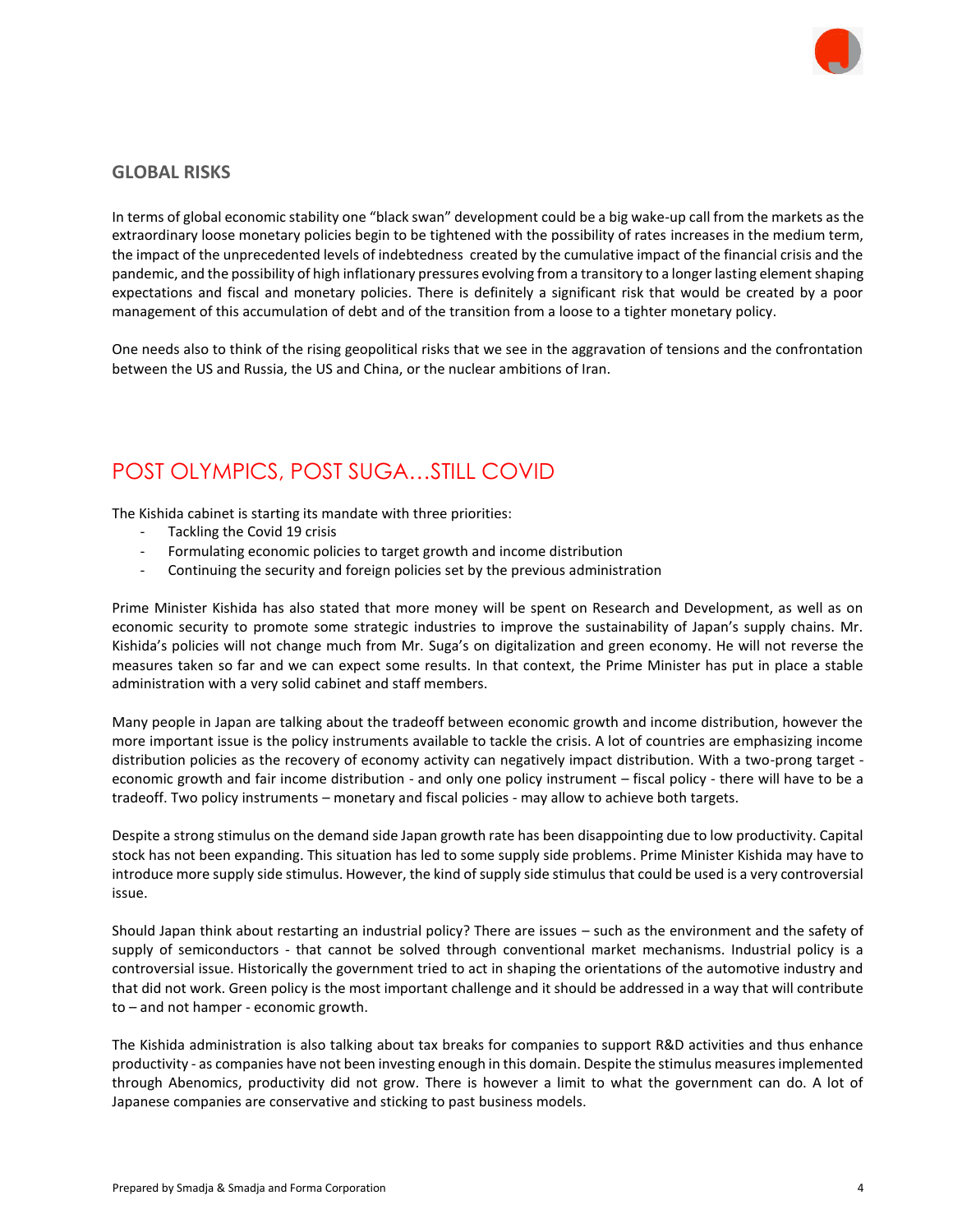

The pandemic has widened the income distribution gap in the country with the middle class becoming poorer and the rich getting richer. The election pressure explains some of the focus on wealth distribution. The Prime Minister is also trying to lessen the confrontation between his office and the non-ruling parties. It is worth noting that – as opposed to

Abe and Suga – he is not using the word reform in his messaging - thus creating a perception that he is not interested in reform, but this may well be just a cautious position before the elections in the Lower House.

Supporting more the weakest segments of the Japanese society is now the emphasis of the government policy, as well as focusing on education and reskilling. The administration may need to modify the income tax system to redistribute to lower parts of society to support them. This is essential for the economy. Most advanced countries have seen a widening gap in the past twenty years and growth and wealth distribution must be addressed with more than two policies. They are equally important. If the focus is only on growth the gap might widen further. The right policies have to be combined. In addition to growth and distribution policies, effective policies in education and some others not directly connected to growth will achieve the desired results for a more balanced society. There is not enough debate in Japan with respect to the policies that can address more efficiently wealth distribution inequalities.

The administration and its bureaucrats need to provide the appropriate environment for entrepreneurs to operate easily. The corporate governance code falls in that category. One very important issue affecting domestic demand is the stagnation of wage levels in the past twenty or thirty years. Dividends are up but employees' compensations have not increased. The private sector has a lot of cash on hand, but the question is still about how to motivate companies to invest? Prime Minister Kishida needs to make a commitment on wages to push domestic consumption up. If People are able to spend more, companies will then not hesitate to invest more because they will know there is more domestic demand waiting to be satisfied.

## REALIZING THE "GREEN SOCIETY": WHAT THE GOAL OF CUTTING EMISSIONS BY 46% FROM 2013 LEVELS MEANS

Climate change risk is an enormous threat to mankind, and a historical challenge for Japan as for all other countries. However, the scarcity of natural resources, delayed power sector reform and delayed renewable development hinder a smooth transition to net zero emissions. In addition, more innovation in decarbonization technologies is required to make an electricity system based on renewable energies function. This can increase the cost of electricity. While not sufficient discussion has occurred regarding possible reactivation of remaining nuclear power generation, there is no easy answer to solve this complicated equation.

After the Fukushima nuclear accident, JERA - a 50-50 joint venture between TEPCO Fuel & Power, and Chubu Electric Power - was established with the objective of procuring fuel – LNG - to meet Japan's electricity demand. JERA started out as a fossil fuel and thermal power generation company, but JERA has two faces: one as the largest power generation company in Japan, producing 30% of the country's electricity and, as such, JERA has a natural social responsibility. The other face of JERA is that it is engaged in global business where the commitment to achieve net-zero by 2050 is an admission ticket.

### **DECARBONIZATION**

JERA's basic policy is to draw up feasible transition scenarios to ensure decarbonization. This requires three policies:

- Combining renewable energy with zero-emission thermal power (mixing with ammonia and hydrogen).
- Creating an optimal decarbonization roadmap for each country and region with different conditions
- Implementing what we can do now and moving forward in a step-by-step manner to achieve decarbonization.

With regard to policy 1, decarbonization can be achieved more practically and economically by combining zero-emission thermal power with renewable energy. Zero-emission thermal power plants take advantage of existing power generation facilities to generate electricity using ammonia and hydrogen, making it possible to control output, and by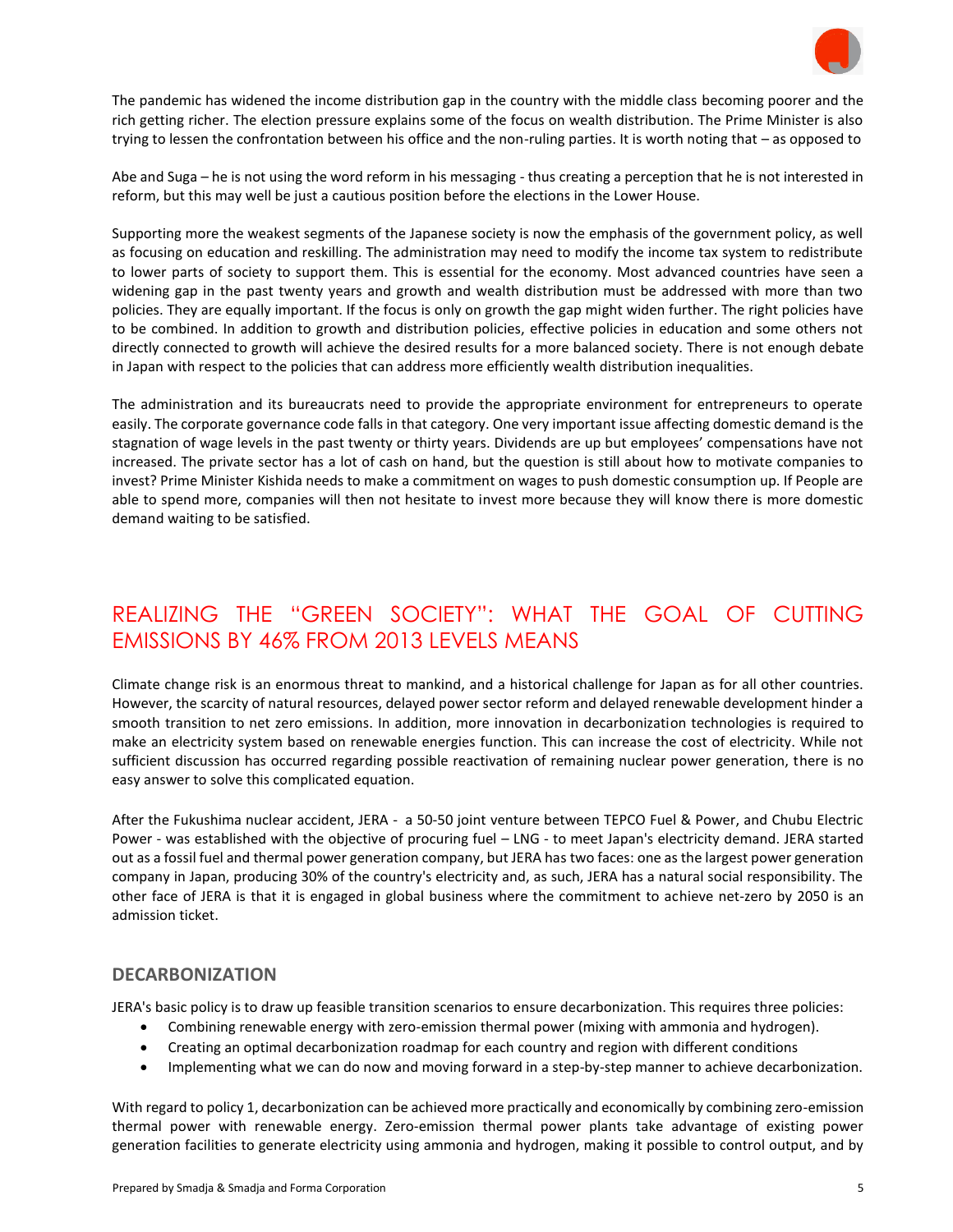

combining these two sources, it is possible to create stable decarbonized energy. Existing power generation facilities can be used to generate CO2-free energy using ammonia and hydrogen with only minor renovations. Existing transmission networks, such as grids, can be used as they are, resulting in minimum social cost.

With regard to policy 2, each country and region is at a different stage of economic growth, and the renewable energies that can be introduced and their potential are also different. It is impossible to promote decarbonization in a one-sizefit-all way.

With regard to policy 3, do what we can with current available and proven technology. As global warming is happening now, we need to do everything we can to reduce carbon emissions as much as possible, and as new technologies emerge, utilize them to accelerate low- and decarbonization.

Hydrogen is becoming more popular for decarbonization, but it has to be imported from overseas at a high cost. Since it is not domestically produced, there is also the issue of energy security. The only domestically produced, high-capacity power source, aside from nuclear power, is offshore wind power. It is only now that Japan has begun to take this up in earnest. Even if the number of offshore wind turbines increases in the future, it will take 10 years before the first unit becomes operational.

#### **RENEWABLE ENERGIES**

Why didn't Japan start developing offshore wind power sooner? After the Fukushima accident and until recently there was a failure to take the necessary policy decisions to start developing offshore wind. Now there is an ambitious target for producing 45 million KW on offshore wind in the next 40 years. A decisive factor seems to be the change on the demand side. Companies are now demanding carbon neutrality in their supply and value chains.

From the perspective of Japan's industrial competitiveness, this is a major policy turning point. The government has set a high target ratio of 36-38% for renewable energy in its 6th Basic Energy Policy renewed in October 2021, with wind and solar as the biggest contributors. To accelerate the investment, it is important to present a clear long-term policy for the development, especially for large initial investments, such as for offshore wind power. We also need to make sure to have an electricity system that allows renewable energy to become the main source of power. One of the challenges is to reduce the system costs when introducing large amounts of renewable energy. In the context of decarbonization, how to integrate the social cost of carbon emissions into the power system is important, for the promotion of new decarbonized energy technologies.

#### **NUCLEAR**

In order to maintain its international competitiveness, Japan cannot afford not to consider the use of nuclear energy. There still exists a relatively strong anti-nuclear sentiment in the public. It might be difficult for Japan to consider nuclear power in a positive manner again under the current situation. How should Japan overcome the Fukushima trauma and move forward? What kind of system is necessary for Japan, as a resource-poor country, to make positive use of nuclear power a base load in the future?

Nuclear power is necessary to achieve net-zero emissions, as it is questionable whether it is possible to install large numbers of solar and wind power farms in Japan where suitable land is very limited. Re-activating the existing nuclear power plants is a cheaper option. Another problem is the tritium contaminated water that became apparent after the Fukushima nuclear accident. Discharging it into the sea would cause reputational damage. Existing Russian technology can separate 99.8% of the tritium, but disposing of the separated tritium will increase cost. Japan should join the Treaty on the Prohibition of Nuclear Weapons but cannot ratify the treaty for the moment because it is under the American nuclear umbrella. However, public sentiment in Japan will not allow a country that suffered the atomic bombings of Hiroshima and Nagasaki not to ratify the treaty. If Japan ratifies the Treaty on the Prohibition of Nuclear Weapons and names the treaty as 'Hiroshima-Nagasaki Treaty' the U.S. will not be able to oppose.

Japan must make this commitment and be able to define nuclear energy as one of the sustainable energies. If we want to reduce the risk inherent to nuclear technology, we can utilize small module reactors (SMR). We need to change the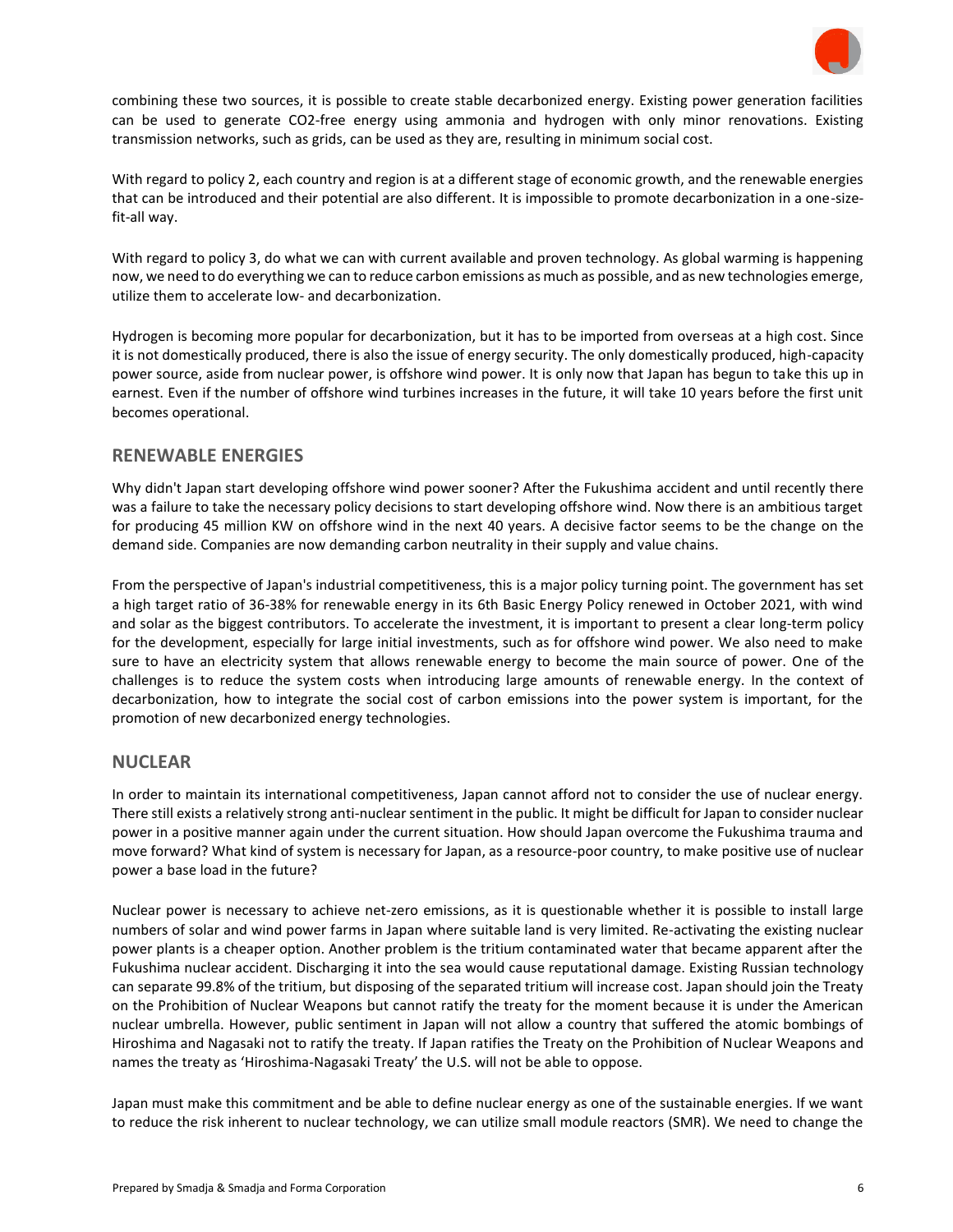

paradigm and explain to the people that the government will take proper responsibility, that large Light Water Reactors will be ended, and that small module reactors will be operating in more decentralized power system.

#### **FINANCING THE GREEN SOCIETY**

On September 22, the Bank of Japan (BOJ) issued the modalities of its climate change new scheme, targeting activities aimed at combating climate change, to align itself with a global push toward a greener society. In other countries, green and sustainable finance have been widely used to bring funds into projects and technologies for decarbonization, but what is the status of demand for such funds in Japan? What criteria are required to implement sustainable finance? What is needed to make this a facilitator of decarbonizing Japanese industry and society?

Is there a green premium for companies? Is there an economic benefit to cover the additional cost associated with green/sustainable finance? Individual companies do not currently have the scale to cover the additional costs of green bonds at this time. With interest rates at an ultra-low level right now, it is conceivable that a rise in interest rates could open up this gap. The market appetite will naturally lean toward green. In that case, the green premium is expected to increase. In fact, the difficulty to obtain financing for coal-related projects will increase. In 2004, DBJ was the first to introduce environmentally rated loans, in which environmental considerations are rated and reflected in the terms of the loan. In some cases, customers are asked to take the assessment every year and the assessment is used to improve the management of the company through the rating process, leading to higher stock prices and helping to strengthen the company's long-term credibility.

The Bank of Japan was originally cautious about getting involved in climate change risk measures, but it has changed its position due to the fact that major foreign banks have deepened their involvement in climate change risk measures, and because of the government's request for cooperation with carbon neutrality. Sustainability-linked loans, bonds, and transition finance have just begun to be discussed in Japan, and if the Bank of Japan is directly involved in the screening process when lenders and issuers greenwash their loans, the Bank of Japan itself bears the risk. The framework of these Green Operations is that the financial institutions themselves are responsible for their own classification, assessment, and judgment.

The conditions for a financial institution to apply for Green Operations are the ones mentioned by the Task Force on Climate-related Financial Disclosures (TCFD): governance, strategy, risk management, and disclosure of indicators and targets. With regard to transition finance in particular, the Financial Services Agency and the Ministry of Economy, Trade and Industry (METI) have taken the lead in formulating a basic policy. Currently, transition roadmaps are being presented for each designated industry, starting with steel and chemicals. The key is how much can engagement between companies and investors be strengthened by indirect financial institutions that do not have the coercive power of voting rights. How can individual financial institutions understand the nature of their customers and projects, and how can they ensure the commitment of companies?

As Japan moves toward decarbonization the vertical division of ministries and agencies in silos may be a major problem. The UK created the Department for Business, Energy and Industrial Strategy (so-called BEIS), merging the previous Department for Business, Innovation and Skills and the Department for Energy and Climate Change. Even before that, the same ministry was responsible for energy and climate change policy-making and implementation. In Japan, three ministries are dealing with decarbonization: METI, the Ministry for Land, Infrastructure, Transport and Tourism and the Ministry of Environment.

The quickest way to bring in new wisdom and ideas is to change the organization. Now is the time for a new structure to promote an industrial strategy for green, to achieve growth and green. Decarbonization has to be done with multiple tools on the demand and supply side. We need to change the way we build our society and towns. We need to change the way we build infrastructure. Creating a decentralized, locally-produced and locally-consumed energy community is synonymous with creating a city that is locally complete and has its own unique character. In order to do this, we need to create something like the Social Infrastructure Agency and send a clear message that we will build infrastructure in a completely different way.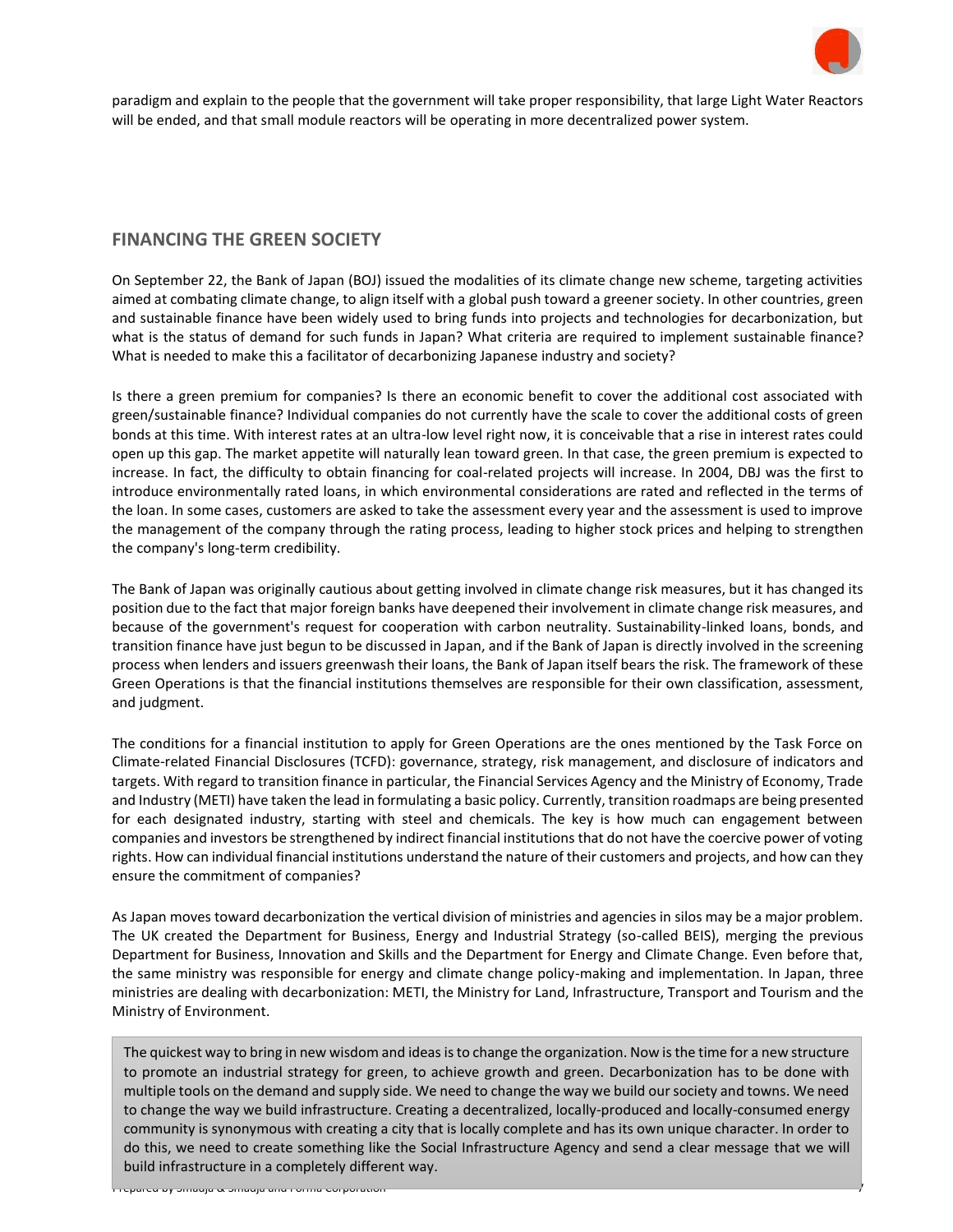

## CAN JAPAN AFFORD TO ALIGN ITSELF SO MUCH WITH THE US ON THE CHINA ISSUE

While the country is aligning ever more closely with the Biden administration's anti-China policy, Japan's economy is increasingly dependent on China – which has now replaced the United States as Japan's largest export destination accounting for 22.9% of Japan's total exports. Until recently Japan's China policy had been successful at not provoking China too brashly thus ensuring Beijing's acceptance of a hedging policy with the two super-powers. This was also made possible by China's keen interest in Japan's investments and technology. However, this balancing act is becoming increasingly difficult to sustain as Tokyo has aligned itself more fully with elements of America's China policy – notably the Taiwan issue - which are most offensive to Beijing.

There is no doubt that this rapprochement/alignment with the US China policy is increasing the risk of a backlash from China and is creating a difficult situation for Japan. During his tenure former Prime Minister Abe handled the situation very well because he was a very skilled negotiator but Japan's balancing act between the two super-powers is becoming much harder to perform. The situation was complicated later by the fact that - contrary to Mr. Abe - Prime Minister Suga was unable to adopt a piecemeal approach towards China.

Prime Minister Kishida will try and hope to continue the present status quo with Beijing as much as possible but Taiwan has re-emerged again as a central issue and it is almost certain that, at some stage, Beijing will react very negatively to Japan's latest rapprochement moves with Taiwan as the Taiwan issue is absolutely central for China. The Chinese leadership is now seeing the US and Japan as enablers for Taiwan independence, and this is very dangerous. It is not sure at all that China will back down if the US, Japan and even other countries take a much tougher stance on the Taiwan issue.

There is no underestimating the increasing risk of a downward spiral in the Japan-China relationship. It is in this context that Japanese corporations are trying to recalibrate their policies towards China, although they want nothing more than being able to continue to benefit from the status quo. However, corporate Japan has come under growing pressure to take sides. On the one hand Japanese companies are now unable to continue their relationship with Huawei, but on the other hand they face the increasing risk of being punished by Beijing for any boycott against Chinese companies given the recent law that stipulates sanctions against foreign companies that would engage into a boycott of Chinese corporations or products.

At the same time, Japanese corporations are increasingly concerned about China's self-reliance policies which look at the elimination of marginalization of foreign participation in key supply chains. Such a policy is now being pursued with even more energy and efficiency, as a response to America's containment policy towards China and this will increasingly impact on Japan business prospects in China. Beijing considers that its domestic market is now so important that it can dictate the terms of engagement to foreign companies This will not happen overnight but, over the medium term, we are going to see Japanese companies – large and small – having to adapt to a new era of doing business with China and how to operate in this country. While there is no underestimating the challenges facing the Chinese economy, these challenges will be managed by the leadership, and it would be foolish to bet on a collapse or even a weakening of this economy.

There is a risk that Japan's closer alignment with America's policy on China could lead not just to a boycott of some Japanese products or companies in China but to an anti-Japan mobilization as what happened in 2012. Then Anti-Japanese demonstrations and violent protest erupted in a number of cities across China after Japanese nationalists raised their country's flag on disputed islands.

As the Japanese government increasingly sees it in its interest to adopt policies which are viewed as hostile by Beijing, the greater the possibility that something like 2012 can happen again. Many circles in Japan now consider that Japan is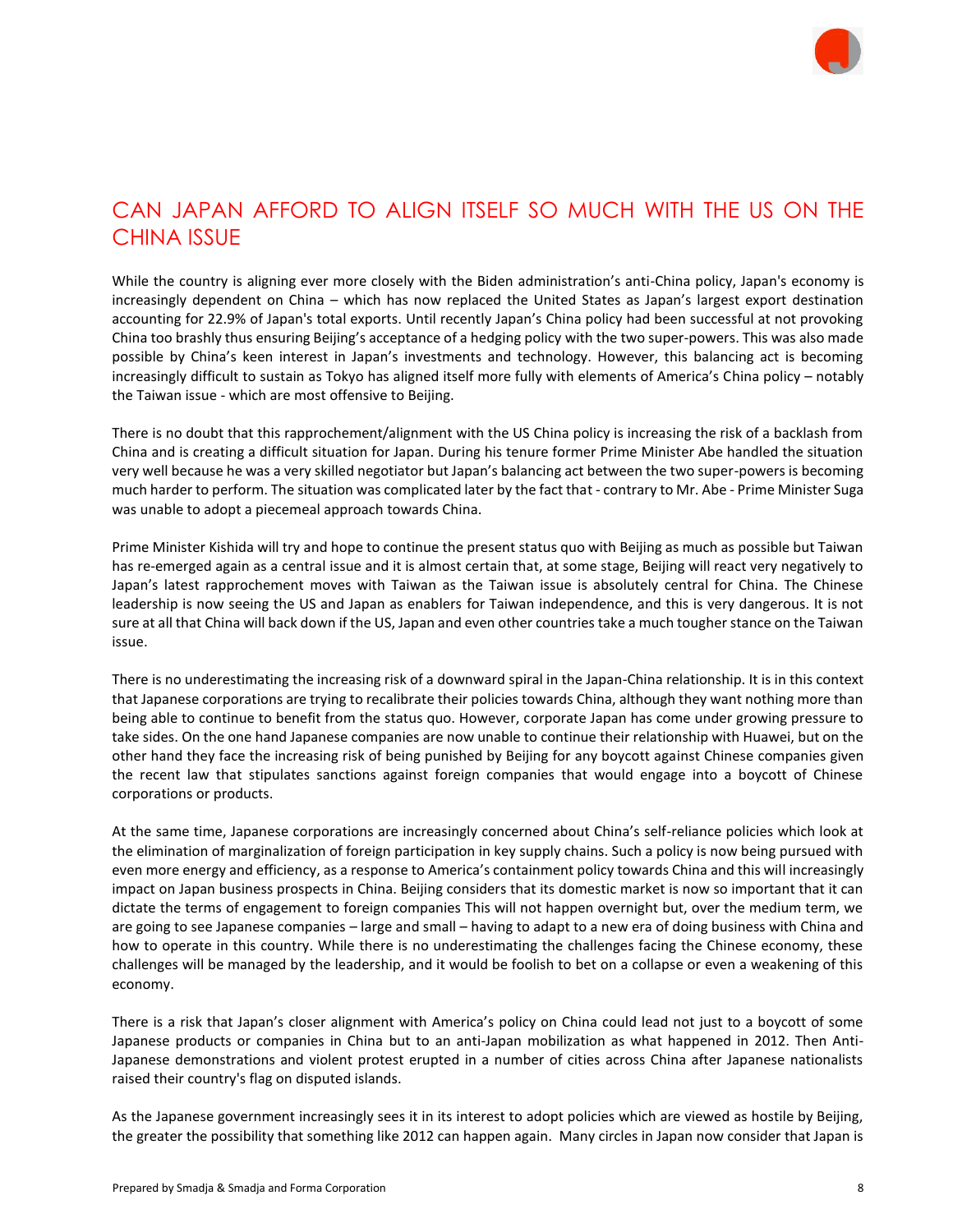

doing too much about Taiwan and that it would be time to tone down the rhetoric. If Japan takes a forward position that the Biden administration will not support, then the country will pay a price for that. But it could be that Chinese policies in Asia and Japan's periphery in the recent years have heightened a sense of insecurity in Japan and this is the motivation behind the emphasis now put by Tokyo on the Taiwan issue.

President Biden is trying to do a number of things to try and restore US leadership and America's credibility as reliable ally but, so far, his track record on the domestic as well as on the foreign policy fronts remains quite mixed and the US society has never been so polarized and the political system so dysfunctional. In addition to that, despite all the talks of decoupling US companies continue to expand their investment in China and China's exports to the US continue to grow.

In the present context, one can consider that any successor to Biden will be more to the right than any previous president. The Chinese leadership sees this situation as an opportunity to move forward as it considers that if China becomes strong enough it will have the ability to change the Western dominated global system. But looking at the Chinese political calendar with the Winter Olympics and the 20th Party Congress at the end of 2022. So, what Xi Jinping needs right now is stability and he is not going to take any precipitous action that would jeopardize the stability going into that period. The Chinese government sees the business relationship as the ballast for the US-China relationship and it is not going to take any action that would antagonize US businesses and reduces the role of this ballast. It has decided not to attack or to put pressure on American companies.

## CORPORATE GOVERNANCE: TIME FOR A STATUS REPORT AS CORPORATE JAPAN GETS SERIOUS ABOUT ESG

Since the development of the Corporate Governance Code a lot of progress has been achieve on evaluating managers' performance based on ESG parameters. However, Japan is in a race to improve its governance and management skillset in order to retain its financial hub status, but the country is lagging behind in Asia in some of these areas. As one speaker remarked, "everybody knows in Japan that business as usual is not an option". The ecosystem has really changed. Investors have an incredibly diverse opportunity set in terms of unlocking the value that is in Japan. Monex set up the Japan Catalyst Fund to unlock Japan from the value trap that it is in.

Recent changes to Japan's regulatory environment:

- Second revision of Japan's corporate governance code in June 2021 with 3 important elements:
	- o The code aims to strengthen the board's monitoring role
		- Independent directors need to account for one-third or more for prime companies
		- **■** Higher standard corporate governance required for companies listed on the Prime Market
		- Required establishment of nomination and compensation committees and the use of skills matrix
	- $\circ$  The code focuses on diversity of core talent diversity of management rather than diversity of board members
	- $\circ$  Requirement for prime market listed companies to disclose climate change related information on the Task Force on Climate-related Financial Disclosure (TCFD).
- Over 3700 companies are listed on five market segments, they are being restructured into three markets segments: Prime, Standard and Growth. The Prime Market is targeted for global investors. About 2200 are currently listed in the first section and they wish to transfer to the Prime market which means they will need to qualify based on numerous criteria such as trading value, market cap etc… About 1800 companies are expected to qualify.
- $\Rightarrow$  There will be pressures to reduce core shareholdings as they will be excluded from the number of shares in circulation.
- $\Rightarrow$  There will also be pressure on smaller companies to keep the market cap of tradeable shares over 10 billion yen to maintain the listing
- $\Rightarrow$  Companies under 10 billion yen will be excluded over the next few years.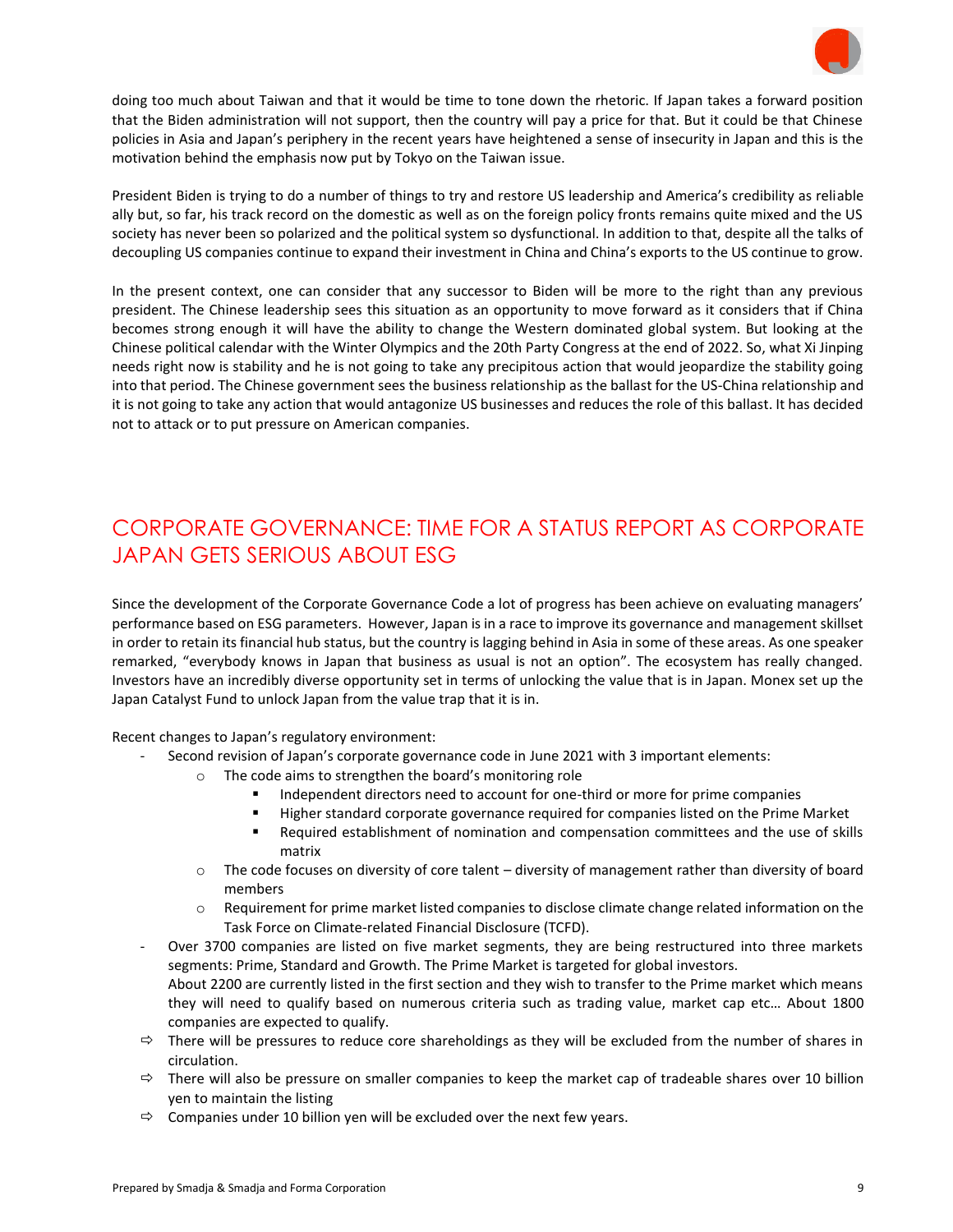

There have been remarkable changes since 2015; among them in the number and ratio of independent directors increased dramatically, 73% of TSE first section companies appoint one third or more of independent directors. Research shows that independent directors have raised the effectiveness of board meetings, enhanced the monitoring role of the board, invigorated discussions in the board room and improved governance in Japanese companies. The length of board meetings on average now exceeds two hours when it used to be under an hour. It is worth noting that there is a lot of disparity in Japanese companies based on the number of independent directors, split roles between CEO and Chairman and use of nomination and compensation committees. There are also disparities in the management of Board meetings such as time dedicated for discussions and the level of engagement of independent directors. The way independent directors see their role (more as advisor than monitor) also makes a difference.

#### Challenges:

- Diversity: Female directors are still less than 10%. The ratio of non-Japanese Directors is much smaller compared to Western companies. There is also a need to enhance diversity in background and experience since senior management is dominated by executives who have only worked for one company. Age diversity is also a problem. People in their 60s account for 47% of all directors of TSE first section.
- Another challenge is the responses to ESG issues. Japanese Executives have embraced the importance of ESG and over 600 companies publish integral reports, but the quality of these reports is mixed. Some companies need to improve disclosure especially on social issues. Many Japanese companies still look at climate change initiatives as a cost not a focal point for innovation.

Quality engagement is crucial to reinforce and speed up positive change. In Japan internal executives still control most boards and there are not that many truly active fund managers who take the time to properly engage.

#### Recommendations:

- The governance code should set the compliance bar for independent directors at a majority  $-$  this should be done for all listed companies so that internal directors cannot influence decisions.
- TSE should amend its own governance code to no longer permit companies to define their own criteria for independence as it is the case now. This would boost diversity and skillset by forcing companies to look more widely for candidates The present practice is confusing for investors and makes comparisons hard.
- The governance code needs to set forth more specific criteria for the composition, responsibility and operations of Boards. For example, the CEO should not be a permanent Board member so that discussions on his/her performance can happen unhampered.
- Director training is crucial, more governance related training and learning is needed at both companies and investing institutions. Often, fund managers do not know enough about the dynamics of Japanese Boards and thus cannot engage effectively. Historically proxy voting did not have a lot of impact in Japan but this is starting to change and this would increase investors' influence on companies' strategies.
- There should be a merging and standardization of disclosure reports for TSE, FSA, MOJ to avoid redundant reports and for reports to be published before – not after - shareholders meetings. Reports should be machine readable to permit the use of AI. Disclosure rules should focus more on what companies actually did. If the ISSB manages to globally standardize ESE reporting requirements, it will increase pressure on Japanese regulators to further standardize their own disclosure framework and electronic formatting. Disclosure in Japan is uneven and the minimum level needs to be raised in order to allow for efficient comparisons.

A company's strategic goal must be communicated clearly. Japanese companies often set forth medium term plans for only 3 years. Otherwise, they have a really long-term plan for 2050. A more flexible period of planning is required.

From an investors perspective given that more than half of corporate Japan has net cash balances simple engagement strategies around improving return on equity and shareholder returns - or actually having a dividend policy - will achieve a lot. One issue is the "lethargy" of the traditional asset manager in Japan. Big Japanese asset management companies are content with ticking the various ESG requirements and diversity boxes but there is not much in terms of actually engaging with management to improve the well-being of all stakeholders in the company they are invested in. The allies are predominantly non-Japanese asset managers while Japanese asset managers are still very silent, passive and process-driven in their strategies.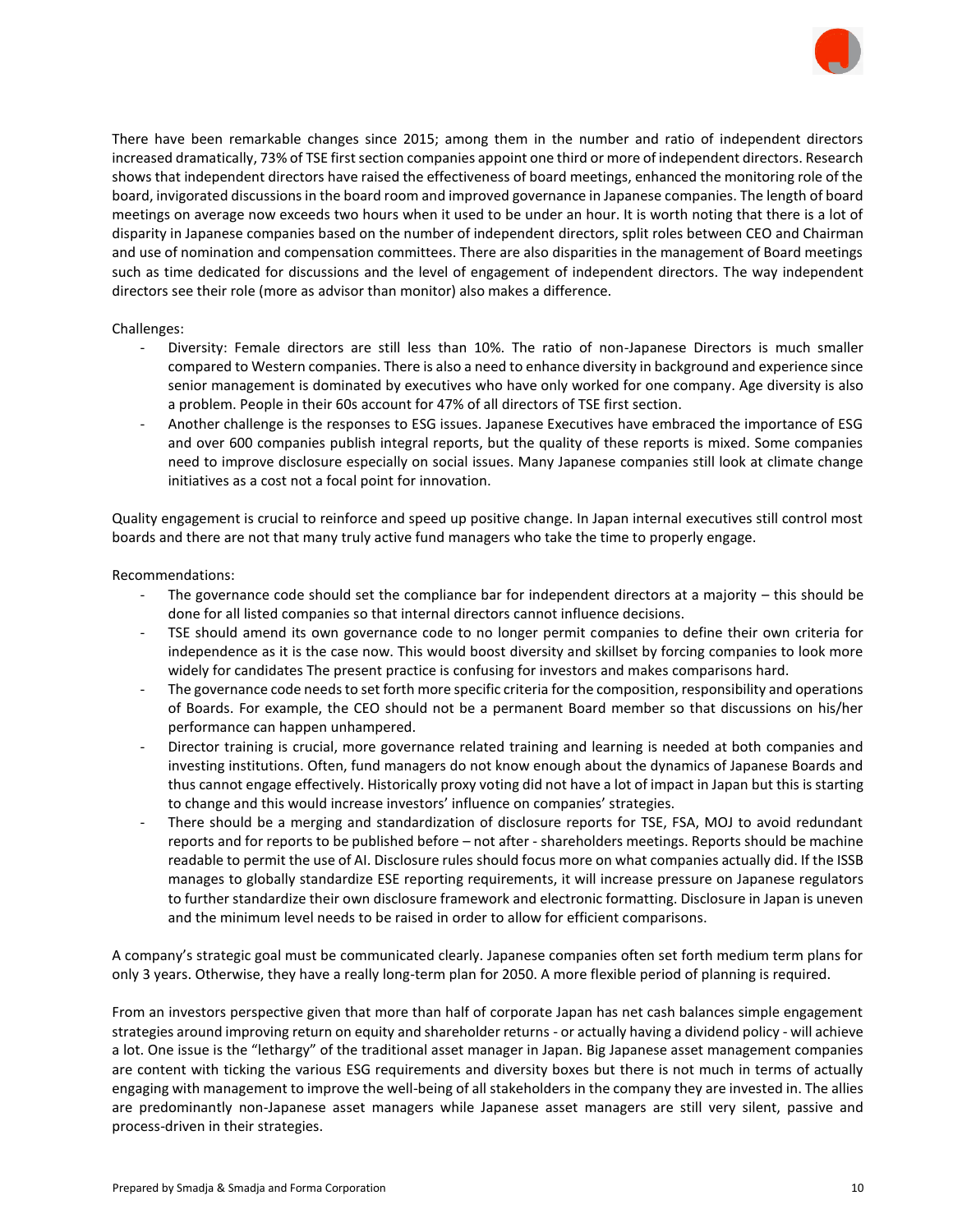

Another issue is the lack of policy framework set forth by the government, for instance on climate change. Japan declared its 2050 net-zero goal but the government has not yet published a road map. Missing this kind of policy framework for both investors and companies causes some difficulties.

In the context of a global race for global best practices, there could be a risk of backpaddling under the Kishida administration, where the Prime Minister may be looking for exceptions for mid and small companies rather than pushing for better governance, greater diversity, ESG, etc… It is crucial to keep momentum. In Japan, global companies are really ahead of the pack, putting pressure on the government to solve the energy problem, threatening to relocate factories outside Japan in order to meet investors demand, etc). Global companies and investors have a key role in applying pressure. There is a disparity with smaller companies. It is the JPIF, government pension system that was the front runner and help set the global standard on ESG investment. However, the Japanese industry associations have not followed through. If this does not improve, necessary changes will need to continue to come from foreign pressure and from big companies.

## ACCELERATING DIGITALIZATION AS JAPAN PRIORITY IN THE FIGHT FOR PRODUCTIVITY GAINS

The use of AI, digitalization and new technologies can transform business processes and create additional value, increase productivity and provide new experiences. However, if the pandemic had not considerably accelerated the digitalization pace, Japanese companies were expecting a potential loss of up to 12 trillion yen by 2025.

There are three digitalization steps:

- Within the company with cloud and security as the infrastructure supporting the process
- **•** The creation of a new business ecosystems with an evolution of business models
- A paradigm shift with digital technology as the new frontier to solve social issues.

87% of Dx, or digital transformation, initiatives fail because:

- There is too much emphasis on the technology
- People fail to realize that a change management process has to bring everyone along
- People fail to realize that mindsets have to be changed in addition to training people and getting the needed knowledge and technology.

Successful digital transformation is about an organizational change leading to business performance improvement. For some it can be process improvement and for others it can be product innovation.

Companies first start by piloting digital transformation in small business units (process, product or geographical unit level) and then scaling within the company. Some start with their core business like retail or service companies which usually start with product innovation. Others make a strategic decision to start with a periphery process or product innovation. Are corporations in Japan ready enough to make the necessary adjustments for successful digitalization? Role models and best practices are needed to show the way with success stories and a mix of top down and bottom-up approaches, addressing Japan's unique specificity and needs.

Digital transformation goes beyond the corporate framework, spreading across companies and industries and fostering collaboration. The issue is how to make the technology and data connected and open to all. The key is how to use technology and foster a collaborative culture critical to progress.

In terms of the labor market impact, digital transformation has brought in some positive elements such as handling repetitive and physically taxing tasks. In the hospitality industry for instance, humans are reallocated to higher valueadded tasks, hence increasing productivity while not leading to an overall reduction of hires. Nomura Research Institute research has shown that 49% of work in Japan will potentially be automated in the next two to three decades. These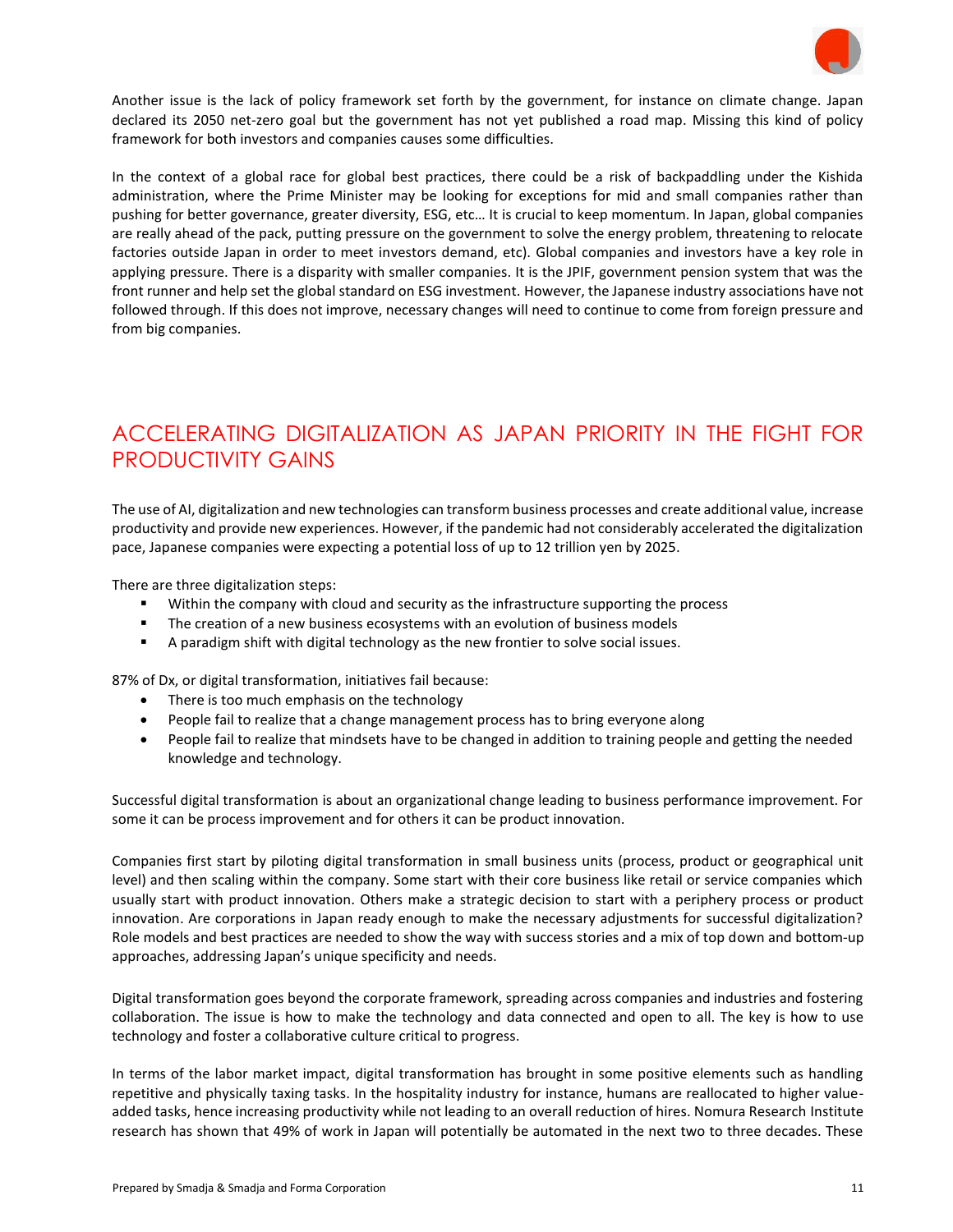

figures are not much different from those in the US, with the difference that Japan will experience a labor shortage. Digitalization will bring agility and speed but a sectoral approach is needed.

One concern with automation is de-skilling. With digitalization, tasks will be fragmented, and workers will only handle a small fragment of the process. This will lead to skills elimination and monotony accompanied with physical, mental and psychological issues. The other problem is wage drops as human and robot's performances are compared. Labor conditions could become more stringent and there could be a large discrepancy between highly skilled workers and so called 4K workers. In that respect, Japan has not seen wage increases in a long time.

Digital transformation brings four categories of relearning, reskilling, upskilling:

- 1) Technology: the type of digital tools that a person can learn such as AI or blockchain
- 2) Data: the ability to understand and extract data and work with different data sets
- 3) Processes: the understanding of different processes and the development of new processes related to technology
- 4) Change management: going from digitalization to digital transformation.

Companies are starting to focus on hiring digital talent which, added to the existing labor shortages in the digital service industry, is fostering a competitive environment. This is enhanced by workstyle changes, the ability to work from anywhere and the "cross skilling" brought on by new technologies allowing people to add new skills to their resume. The Japanese government is starting to focus on the digital talent shortage but unfortunately much of the labor market is not yet digitally oriented.

Companies usually deal with three different types of employees:

- 1) *Digital natives*: who have grown up with technology but need to understand change management.
- 2) *Digital immigrants*: who may not be completely comfortable with digital and are willing to learn but need the technology, data and process skills.
- 3) *Digital ignoranst*: who find digital technology alien, frustrating and have a negative attitude towards it. This population needs change management in addition to content skills.

IBM, as a pioneer Japanese company, introduced system development where the core system was outsourced and renewed every couple of years and the company focused on customizing the hardware and software. With the acceleration brought by technology, companies need more agile digital products developed in house which implies having the IT people in house. This is a confirmed trend and the issue is to keep talent evolving at the same pace of a constantly evolving technology.

IMD business school published in 2021 a world digital competitiveness ranking (capacity and readiness of countries to adopt and explore technologies as a key driver for economic transformation) in which countries are ranked in three categories: digital knowledge, digital technology, future readiness. Japan ranked 28 out of 64 economies. The ranking identified weaknesses in the Japanese digitalization process in the following areas: Digital technology and skills, individuals with international experience, understanding of the opportunities and threats linked to digital disruption and the use of big data and analytics. These areas should be of particular focus for the new Japanese Digital Transformation Agency.

Guidelines still have to be outlined in terms of digital governance and corporate digital responsibility: how to achieve digital transformation in a responsible manner? How to develop practices and behavior that can help an organization or a government use data and digital technologies in ways socially, economically and environmentally responsible. We need a holistic approach moving away from silos. The concept of digital governance and of corporate digital responsibility could help in terms of finding appropriate ways to spread resources – such as the ten trillion yen university innovation fund – amongst different priorities such as climate changes, digital transformation et.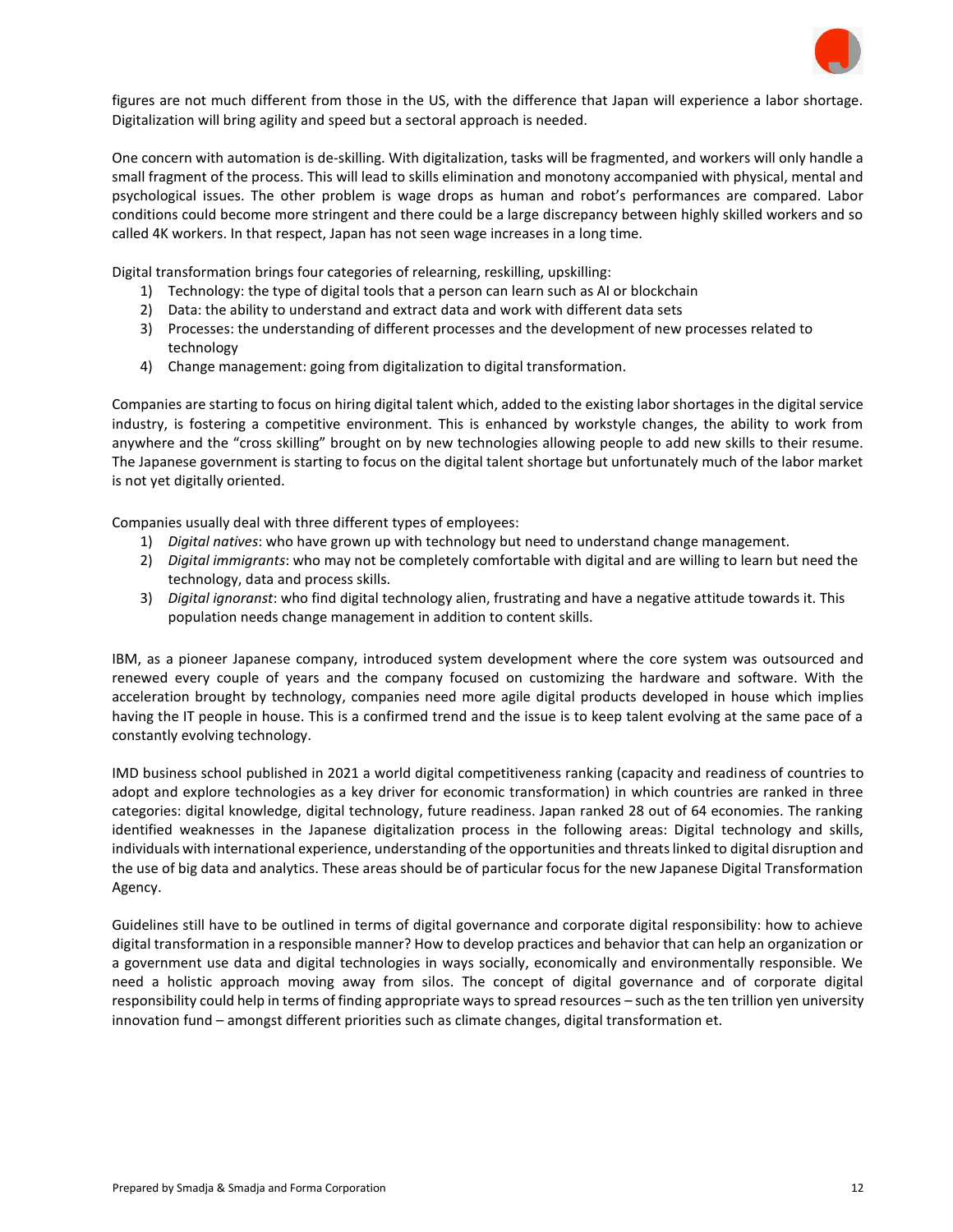

## THE LEAP FORWARD THAT ACHIEVING GENUINE GENDER DIVERSITY WOULD MEAN FOR JAPAN

Japan has implemented several policies to involve women more in the corporate and political domains with mixed success. For instance, the 2003 policy targeting women to reach 30% of management and leadership positions and the 2015 proposal to reach 10% of women board directors, both goals to be achieved by 2020, both unmet. Japan is now implementing its fifth basic plan for gender equality "where all women and girls can thrive and achieve their full potential". The plan does not go as far as setting quotas but aims at increasing the number of women in politics as well as in managerial and director positions in corporations.

The issue is most acute in politics, as Japan is ranked 120th on the World Economic Forum general gender gap index, 117th in terms of economic participation and opportunity, 92nd in terms of educational attainment and 147th in terms of political empowerment. Japan is also lagging in terms of speed of change. As an example, in 2012 there were only 2% of female mayors in Japan and still only 3% in 2020. At the National level, only 10% of house representatives are women and only 23% of senators are women. These percentages have not changed in the past 10 years.

There is no pressure in the political arena. Voters are not discriminating but the system is skewed towards the incumbents who generally are men.

- $\Rightarrow$  Pressure and change need to come from voters (majority of women).
- $\Rightarrow$  Quotas may force change but come with a set of issues.

In the corporate world, there is an undeniable shift, and change has been faster thanks to tremendous outside pressure. For instance, Nissan's Board now counts two women out of eight board members. The company has embraced diversity as a strategy aiming at better competitiveness and better profits. At Nissan, 7% of managerial positions were held by women 20 years ago. This has increased to about 11-12% nowadays. Change was initiated by a top down approach but has now morphed into a trend through initiatives such as the company's women leadership program that has also made a difference in men's attitude. Some of the bottlenecks are social pressures as women are expected to shoulder the responsibility for taking care of aging parents and raising children. However, mindsets are also changing on this front. For instance, in 2012 Almost 60% of women would quit their jobs after having children as they could not find childcare. This makes it difficult to find female talent that is willing and able to embrace new opportunities (like promotions abroad etc…)

The pandemic may be helping to create a women friendly work environment. In April 2020, female unemployment was double the male one because women were more likely to be part-time workers and thus easier to fire according to labor laws. Even though remote work existed before, it was a limited option. The pandemic has changed Japanese workstyle, democratizing telework with the potential to transform the Japanese society and help the employment of more women being involved through teleworking.

In terms of the role of Boards for diversity promotion, the revision of the corporate governance code in 2021 has generated tangible pressure and a sense of urgency even if it does not quite go as far as introducing quotas, so actions are being taken by many corporations. For instance, Itochu Corporation has set up a committee to promote women. For the sake of objectivity and transparency the committee is an external body, advising the Board of Directors and counting six members (half of them outsiders and half of them women).

Japan definitely needs to create a more women work friendly environment:

- $\Rightarrow$  Investors and social pressure are paramount to change
- $\Rightarrow$  Talent nurturing from school to the workplace: Only 6% of engineering students are women, and promotion campaigns could open new education paths for young women. Later, while employed in corporations, women need to be nurtured to develop managerial experience to become as competitive as men with comparable exposure.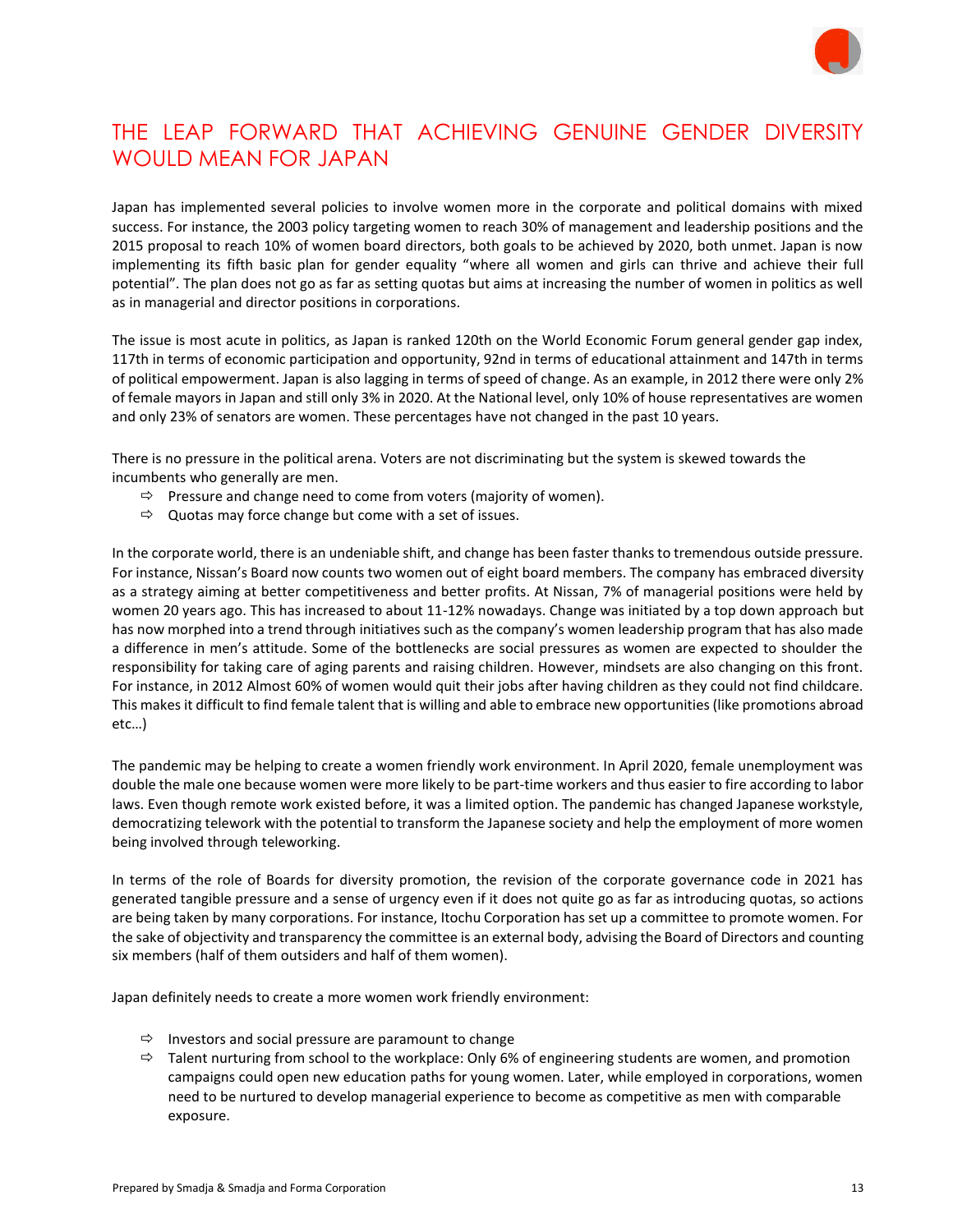

- $\Rightarrow$  Role models: some companies do match-making between younger and older women but there are not enough older role models. Some sort of forum where younger women could meet older role models - men or women – to benefit from their experience would be helpful.
- $\Rightarrow$  Changing mindsets: Europe got to 50% of female directors through the introduction of quotas which might help changing mindsets, making the presence of women on boards something that is expected as the norm. As a transitional solution this might help create a new reality.

## LESSONS ON RESILIENCE AND BOUNCING BACK

Japan is still on the arduous road to recovery from the shock and crisis created by the pandemic – and once again the hope and expectation is to see Japan's resilience prevailing over the challenges and difficulties, as has been the case on so many occasions in the past.

Of course, there have been many criticisms about the way the government in Tokyo has managed the crisis and this has led to the resignation of Prime Minister Suga. But it is interesting to note that, contrary to what was the cases in almost all other countries, the Japanese government did not act through edicts but rather proceeding with "recommendations" that the people, by and large, followed even with some grumblings.

What constitutes the basis of Japan's resilience when facing challenges and disasters? How to characterize this resilience? How can it be strengthened further?

Is there any kind of "Japan exceptionalism"? Resilience is what is in stock among the Japanese and is in ample supply. It comes from people's voluntary commitment. It is not the result of any societal engineering process. In fact, this societal system engineering was in scarce supply during the pandemic. Japan had no enforcement law to contain the pandemic even during the Olympic games. The government could not do anything to get the hospitals to provide more beds for the victims of the pandemic. Prioritization of policies could have been much more efficient had the country familiarized itself with the notion of social system engineering approach.

Resilience is founded in the civic spirit and the patience of the citizenry. However, one key lesson to be learnt now is to re-design the nation's provision of resilience. If one relies only on the patience of citizens for societal resilience, the society will grow weary. According to a survey of the people of France, the US, Sweden, the UK and Germany from an international consultancy, Japan looks as an outlier as the Japanese people emerges as the most pessimistic people among those surveyed.

European governments took a very strong leadership approach in addressing the Covid crisis. They looked at it as a war against an unknown disease and this made people understand that they could not pursue their lives as before and that the cost of fighting this war will have an impact on the level of taxation that will have to be imposed on the citizens and that there would be a toll on the security of lives. They also emphasized that people should accept changes in policies because this a war against an unknown enemy. By setting this stage they ensured that there could not be too high expectations from the part of the people. This is a major difference with Japan where the government did not explain or emphasize enough the nature of crisis and people assumed that they could pursue their life as before. This made it difficult to take the necessary measures without mentioning the cost.

In a way, the resilience of Japan is the resilience of its people and it has played its role in sustaining the country throughout the crisis almost – one would say – despite the lack of proper leadership and of enough action from the part of the government. However, resilience is also the result of innovative and entrepreneurial spirit. It has been interesting to see the capability of some Japanese companies to invent and to re-invent themselves in the face of adversity. Startups were able to continue their business despite the restrictions and investment is now fully back. Revenues are going up again and we are going back to normal.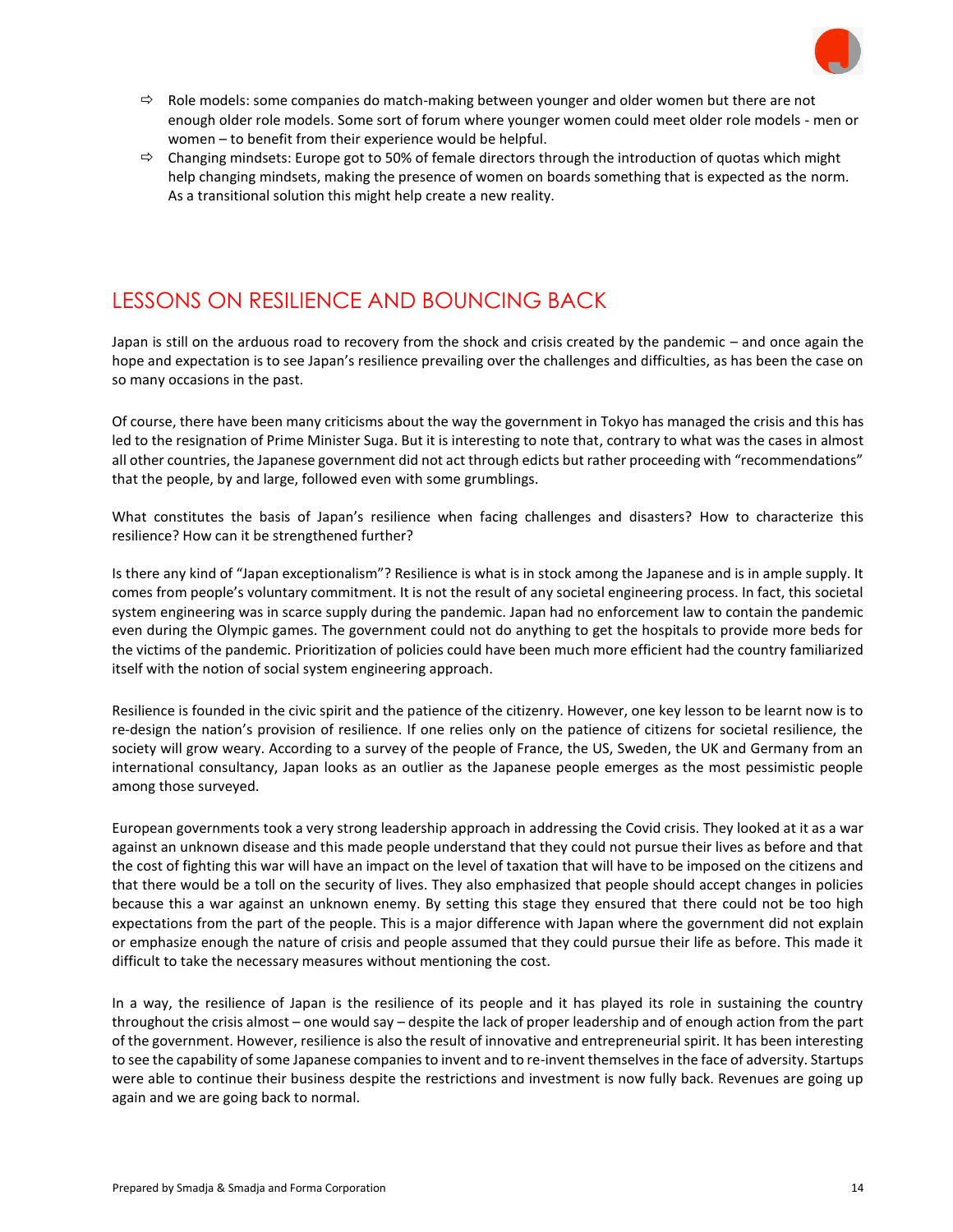

There are some worries about where Japan is going at the moment. Even before Covid hit in late 2019 the increase of VAT created a small recession. Prime Minister Abe had a blueprint for action, great popularity, and the longest time in office. There was an opportunity to modernize labor market, to rekindle innovation, to reduce bureaucracy, to create incentives for startups and innovation, to become a leader in renewable energy, to digitalize the economy and to invest in 2025 – as China is doing. China is investing in the future, Japan is focusing on today. So, the resilience of Japan is due to previous conditions and is not improving. And this should be a warning signal.

One can hope that Prime Minister Kishida will revitalize the economy but there is concern about the lack of new thinking. This new thinking could become more visible once – having won the elections for the Lower House - Mr. Kishida can bring about his own signature policies. Japan budget is bigger in scale and size than Saudi Arabia or Turkey's whole economies. 73% of which is for fixed expenditures such as paying back government's obligations, social welfare, etc.

The biggest task for any Japanese Prime Minister today is to rewrite the social contract, reduce social welfare for the elderly and give more to the younger generations. For any Prime Minister to be able to do that he, or she, must win elections consecutively. We will need to see whether Mr. Kishida will win the elections for the Upper House in the summer of 2022. One can hope that he could do that and come up with new plans for the future that will strengthen the long-term resilience of the country. He knows how to run the government and how to make best use of the bureaucracy.

Japan's resilience is difficult to fully understand for people who don't know the country well. For instance, there is no underestimating how Japan's knowledge about China and its understanding of how China works and operates – which is much better than European or American's understanding of China - is also part of this resilience.

It is true that Japan is not investing enough in the future, contrary to China. In Japan only six out of one hundred new companies registered in the Tokyo Stock Exchange are hardware companies. We are losing diversity. We are losing the race towards digitalization, compared to some other countries.

Covid is an important test of Japan's resilience. One key element for the future resilience of Japan is to make active use of the ample amount of cash and deposits which represent 40% of Japan's GDP which are left sleeping. Covid is showing the urgent need to make full use of these financial resources to prepare the future and improve its resilience. The country has so much potential that Prime Minister Kishida could help unlock. No country is better positioned than Japan to provide the new sources of renewable energy that the countries around it, comprising three billion people, desperately need.